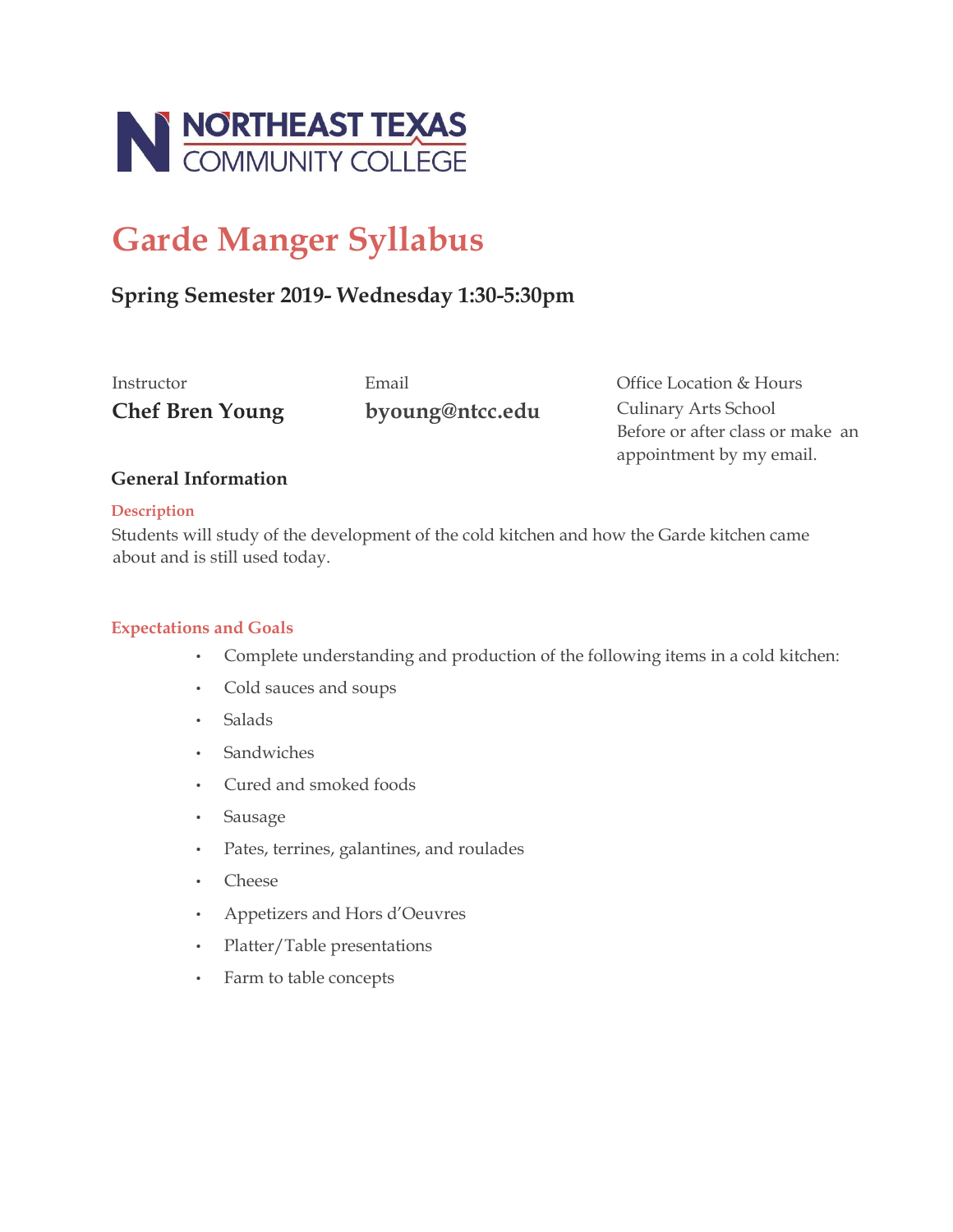#### **Course Materials**

#### **Required Materials**

**Dress Code for all Culinary Department Classes** – please arrive at class in uniform. No students will be permitted in the lab/class without proper uniform. Any missing item will result in loss of uniform points. **No exceptions!**

#### **Uniform is as follows:**

- **CLEAN** Chef Coat
- **CLEAN** Chef checkered black and white Pants
- **CLEAN** Chef Hat & non-slip Shoes
- **Equipment Needed** for this class:
- Knife Kit, Notebook, Pens/Pencils, Sheet Protectors, Spiral/Tablet, notecards, sharpie and a thermometer

#### **Optional Materials**

• Some students like to keep a bleach pen and super glue in their knife kits.

#### **Required Text**

**Textbook: Garde Manger: The Art and Craft of the Cold Kitchen 4th edition ISBN: 10: 0470587806** 

#### **Additional Information and Resources**

#### **Grading**:

Quizzes: 20%

Homework: 20%

Daily Grade/Attendance: 20%

Exams: 20%

Projects: 20%

The grading scale below will be used to determine your final grade.

| 90-100     | Α           |
|------------|-------------|
| 80-89      | B           |
| 70-79      | $\mathsf C$ |
| 60-69      | D           |
| 59 & below | F           |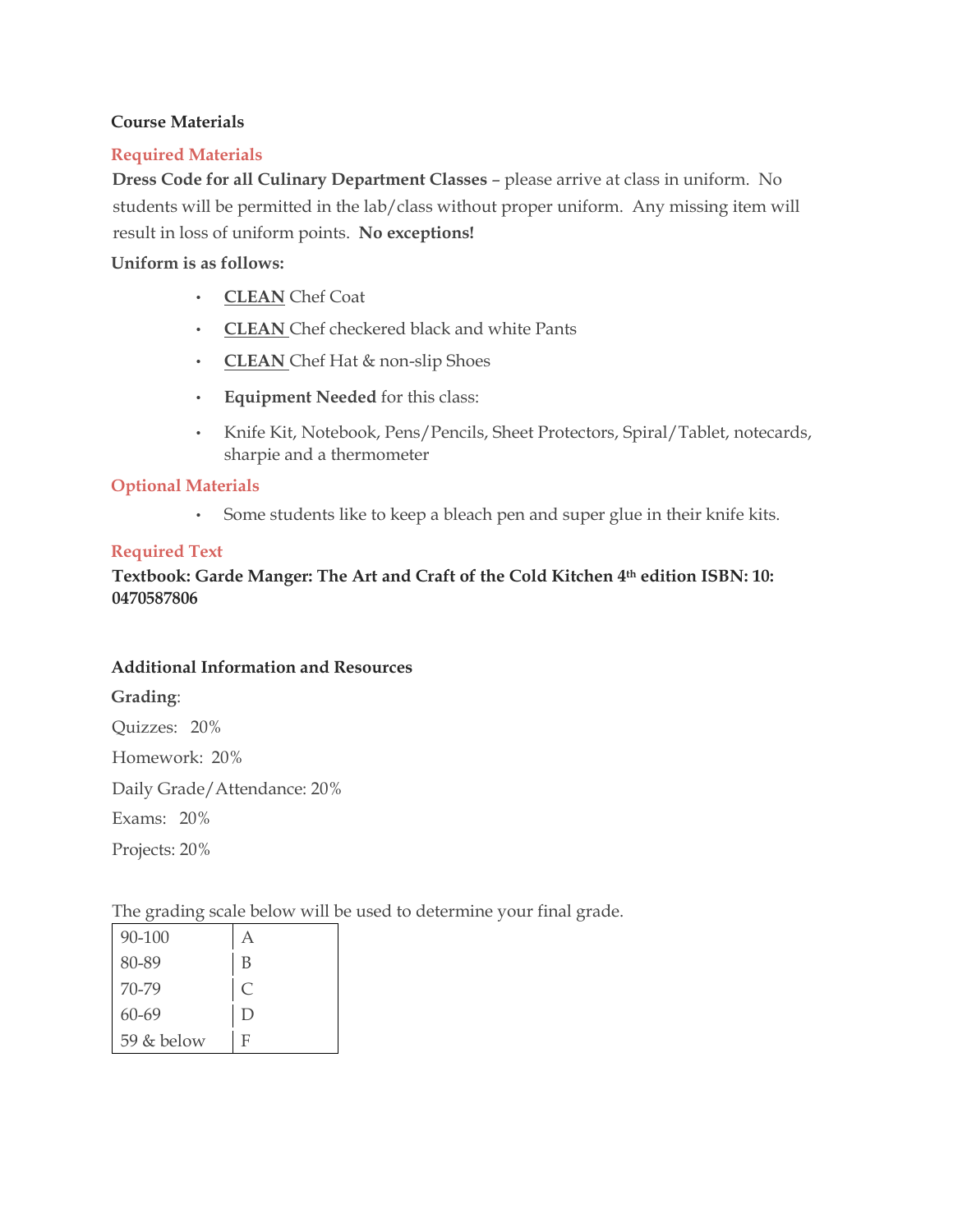**Quizzes and Homework:** There will be written and oral quizzes and homework throughout the semester. These will be announced and unannounced. Your lab uniform line-up is also part of this grade. We will discuss all homework due dates and times prior to turning them in. Some assignments will require more class time and therefore will be finished during the following lecture class.

**Practical:** Students will be required to test their skills on their own during two of these handson tests. THESE CAN NOT BE MADE UP. The practical goes with your written mid-term and written final for those respective grades.

**Class Participation:** Class participation is based on attendance, discussion, and participation. There will be no makeup days for class participation. Class attendance is required. If you have more than three unexcused absences, you should consult with me about your grade. Anyone who wishes to withdraw from class must take the responsibility to formally drop with the Registrar; otherwise a failing grade will be given.

## **PORTFOLIO INSTRUCTIONS:**

Comprehensive notebooks are to be kept throughout the semester. Pictures of finished recipes and complete dishes are encouraged. This notebook is for you, it will contain everything you learn in this class and will be a valuable tool for you to have in the future.

- Each student will keep an extensive notebook for this class
- Notebook is to be turned in during class the week of Friends and Family
- No late notebooks will be accepted, failure to turn in notebook will result in a grade of ZERO.
- Notebook is to include:
- Title Page (Your name & Class Name)
- Class Notes (typed or hand written)
- All recipes and pictures (CLEAN!) with notes on back, or attached
- All recipes should have grade you received in the top right corner
- Pictures should be opposite the recipe
- All Class Handouts
- All quizzes/tests
- All homework not related/attached to recipes
- All sections should be separated and labeled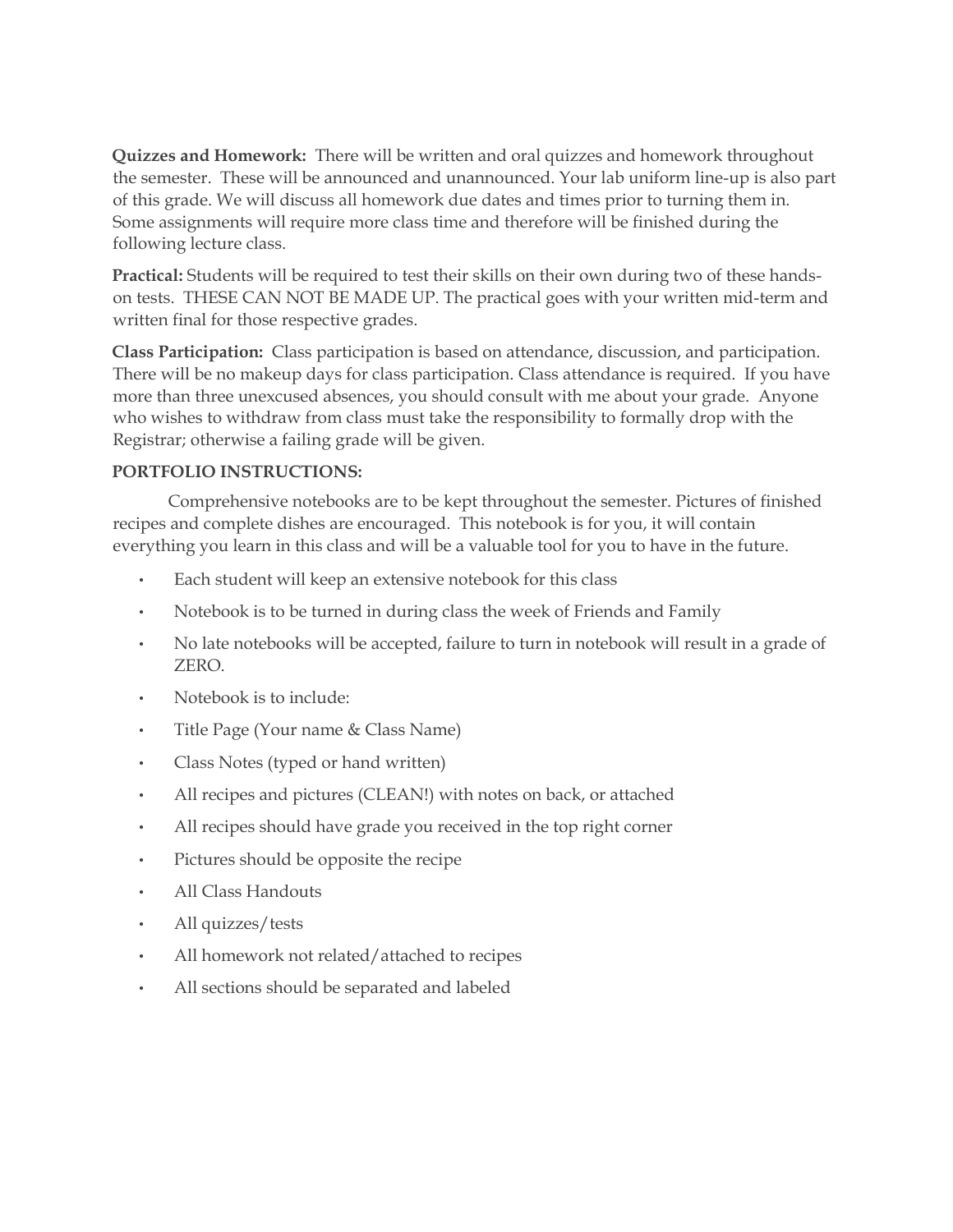## **Lab Clean-Up**

All students are expected to participate in class/lab clean up. You are responsible for your tools, dishes and area during production; once graded, you are expected to help out in the clean-up process.

- All dishes/pots and pans/bowls/utensils will be washed, dried and stored properly.
- All equipment will be cleaned and wiped down with sanitizing solution.
- All small parts will be stored with their accompanying equipment (lid/blades with the processor, etc.)
- Floors will be thoroughly swept, trash bagged and removed to the outside bins, then mopping. Mopping will be final activity before class dismissal.
- Dirty towels will be placed in washing machine
- Failure to participate actively in clean-up will result in a zero-grade for the day.
- Our profession is one based on tradition and respect. Respect your instructor, your classmates, your kitchen and most of all, respect yourself.

## **Lab etiquette:**

## **In addition to having all recipes and equipment you will need to abide by the following kitchen policies:**

- No jewelry except a wedding ring (absolutely no facial piercings and only one small pair of earrings such as studs –male or female)
- Clean shaven faces only
- Students hair must be restrained (no pieces hanging out in front)
- No long or fake or painted finger nails
- Students top button must be buttoned in the kitchen
- Personal hygiene is a must! We work in small spaces.
- Proper shoes must be worn in the kitchen with socks. This is for safety and hygiene and is a must!

\*\*\*\*\*These are the most broken rules and the most watched for now. When you enter the kitchen each time you will wash your hands, line up in front of the pan and spice racks, present your recipes and be ready for inspection. Any student not in compliance with kitchen rules and or not ready for class will get one warning to go and correct the situation (if it can be correctly right then it should be) and if not corrected the student will be asked politely to leave the kitchen. Please be advised that this action will result in zeros for the day that CAN NOT be made up.